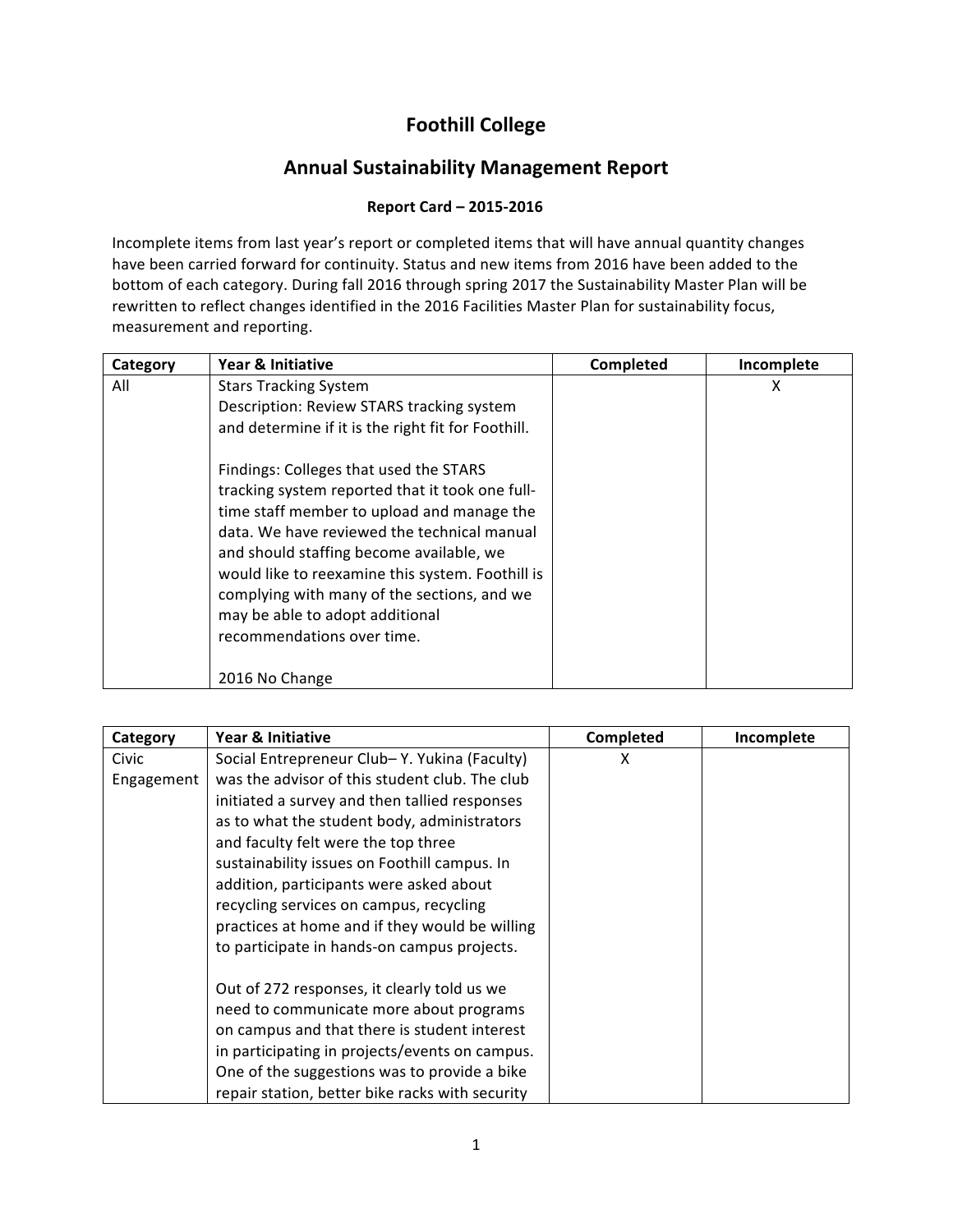| to deter bicycle theft.                                                                                                                                                                                                         |  |
|---------------------------------------------------------------------------------------------------------------------------------------------------------------------------------------------------------------------------------|--|
| 2016 Energy Champions was another student<br>group led by faculty member (B. Cormia).<br>Energy Champions encourage students to be<br>active participants In influencing human<br>behavior and environmental efficiency both at |  |
| the college and at home.                                                                                                                                                                                                        |  |

| Category    | Year & Initiative                             | Completed | Incomplete |
|-------------|-----------------------------------------------|-----------|------------|
| Hazardous & | <b>Electronic Waste Calculations</b>          | х         |            |
| Solid Waste | California Integrated Waste Management        |           |            |
|             | board's website lists data for Foothill's     |           |            |
|             | tonnage diverted in prior years. To view this |           |            |
|             | information, access                           |           |            |
|             | www.ciwmb.ca.gov/StateAgency/SOARD/Div        |           |            |
|             | ersion.asp?ORGID=204&DOCID=3185&RYR=2         |           |            |
|             | 006                                           |           |            |

| Year | <b>Date Submitted</b> | <b>Total Handled</b> |       |       | <b>Total Shipped</b><br><b>Domestic</b> |       | <b>Total Shipped</b><br>Foreign |
|------|-----------------------|----------------------|-------|-------|-----------------------------------------|-------|---------------------------------|
|      |                       |                      |       |       |                                         |       |                                 |
| 2009 |                       | Count                | Pound | Count | Pound                                   | Count | Pound                           |
| 2010 | 1/15/10               | 1706                 | 0     | 1706  | 0                                       | 0     | 0                               |
| 2011 | 1/24/11               | 263                  | 0     | 263   | 0                                       | 0     | 0                               |
| 2012 | 1/27/12               | 363                  | 0     | 363   | 0                                       | 0     | 0                               |
| 2013 | 1/31/13               | 564                  | 0     | 564   | 0                                       | 0     | 0                               |
| 2014 | 1/30/14               | 166                  | 0     | 166   | 0                                       | 0     | 0                               |
| 2015 | 1/28/15               | 705                  | 0     | 705   | 0                                       | 0     | 0                               |
| 2016 | 1/27/16               | 557                  | 0     | 557   | 0                                       | 0     |                                 |

Source – K. Lauricella, Foothill-De Anza Environmental & Health Services Director

| Category    | Year & Initiative                                                          | Completed | Incomplete |
|-------------|----------------------------------------------------------------------------|-----------|------------|
| Hazardous & | Current goal for diversion of waste is 70%.                                |           |            |
| Solid Waste | Review alternative to improve diversion rate                               |           |            |
|             | to meet goal.                                                              |           |            |
| 2015        | Out of 355 tons of trash, 154 tons were<br>diverted from landfill. (43%)   |           | χ          |
| 2016        | Out of 381 tons of trash, 143 tons were<br>diverted from landfill. (37.5%) |           | χ          |

Source – J. Zirelli, Recology 408) 588-7224, 1/17/17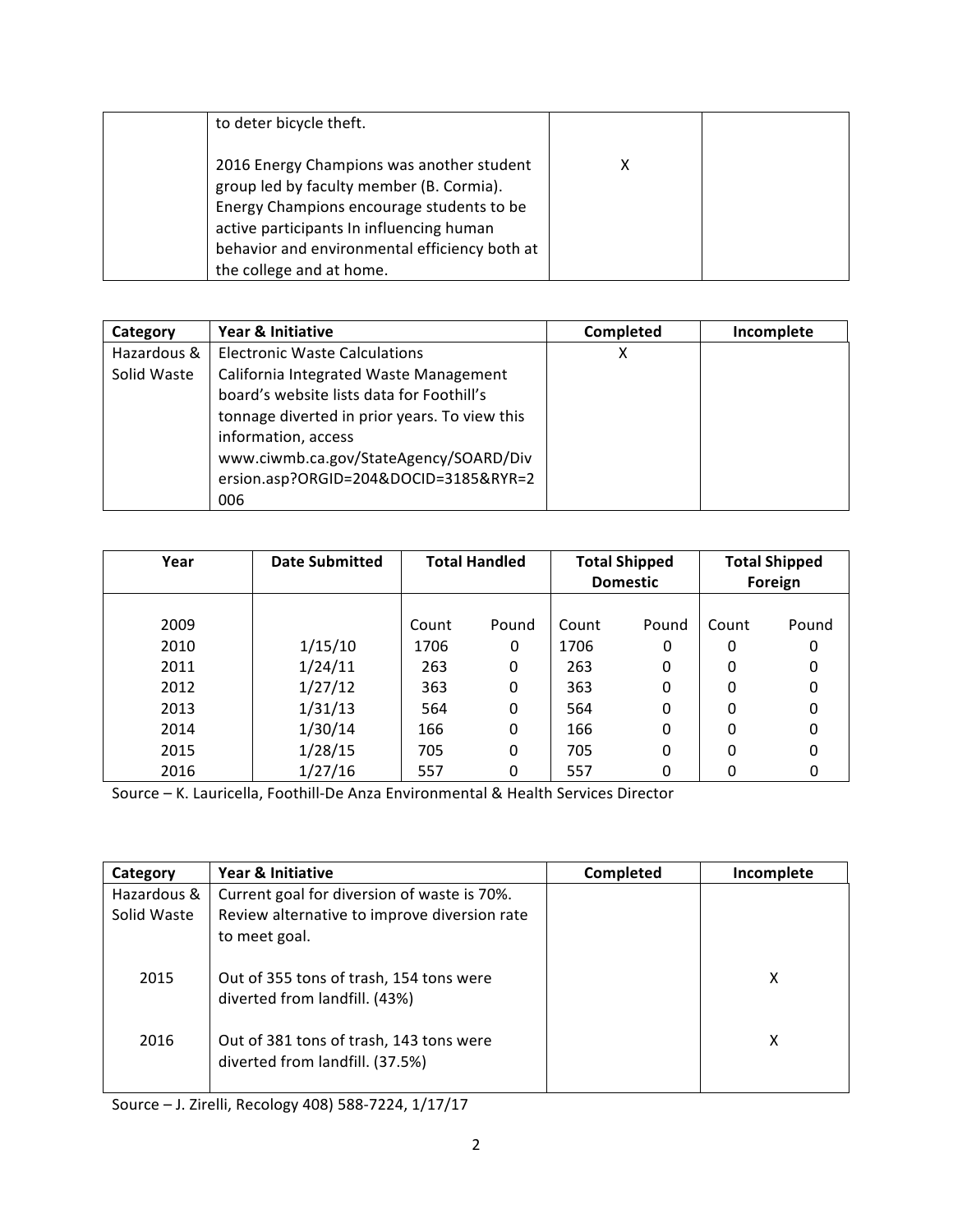| Category    | Year & Initiative                               | <b>Completed</b> | Incomplete |
|-------------|-------------------------------------------------|------------------|------------|
| Hazardous & | Increase construction debris recycling          |                  |            |
| Solid Waste | through project specifications and              |                  |            |
|             | construction practices. Original specifications |                  |            |
|             | called for 50 percent diversion; new            |                  |            |
|             | specifications call for 60 percent.             |                  |            |

| Year  | <b>Project Number &amp; Name</b>                | <b>Total Waste</b><br>(Tons) | Recycled<br>(Tons) | <b>Recycled %</b> |
|-------|-------------------------------------------------|------------------------------|--------------------|-------------------|
| 2009  | 101: Forum 5000                                 | 118                          | 85                 | 72%               |
|       | 123D/226; PE, Campus Center Flooring Finish,    | 0.008                        | 0.008              | 100%              |
|       | 130A Utility Lids, Phase 5                      | 31                           | 17                 | 55%               |
| Year  |                                                 | 149                          | 102                | 68%               |
| Total |                                                 |                              |                    |                   |
|       |                                                 |                              |                    |                   |
| 2010  | 100C/2008; Pool Tile, Plaster & Chlorination    |                              |                    |                   |
|       | Replacement                                     | 62                           | 62                 | 100%              |
|       | 134; Exterior Signage                           | $\mathbf{1}$                 | $\mathbf{1}$       | 100%              |
|       | 142; Soccer, Softball & Baseball Complex        | 122                          | 106                | 87%               |
|       | 147 & 149; Horticulture & Choral Rehearsal Hall | 225                          | 225                | 100%              |
|       |                                                 |                              |                    |                   |
| Year  |                                                 | 410                          | 394                | 96%               |
| Total |                                                 |                              |                    |                   |
|       |                                                 |                              |                    |                   |
| 2011  | 100E; Krause Center for Innovation              |                              |                    |                   |
|       | <b>HVAC Upgrades</b>                            | 1.55                         | 1.55               | 100%              |
|       | 100G; Library Glulam Beams                      | $\overline{2}$               | $\overline{2}$     | 100%              |
|       | 109; PE Lab Space Remodel                       | 9                            | 8                  | 88%               |
|       | 110 & 112; B1900, 5500, 6200, 6400, 6500        |                              |                    |                   |
|       | Renovation                                      | 31                           | 27                 | 87%               |
|       | 113; New Press Box                              | 219                          | 219                | 90%               |
|       | 120; Smithwick Theatre HVAC                     | 24                           | 16                 | 66%               |
|       | 154; Lots 2-3 Photovoltaics                     | 1044                         | 1044               | 100%              |
|       | Physical Sciences & Engineering Center          | 96                           | 84                 | 87%               |
| Year  |                                                 | 1426.55                      | 1401.55            | 98%               |
| Total |                                                 |                              |                    |                   |
|       |                                                 |                              |                    |                   |
| 2012  | 120; Smithwick Theatre                          | 10                           | $\overline{7}$     | 70%               |
|       | 160; Physical Sciences & Engineering Center     | 311                          | 280                | 90%               |
| Year  |                                                 |                              |                    |                   |
| Total |                                                 | 321                          | 287                | 89%               |
|       |                                                 |                              |                    |                   |
| 2013  | 105; Convert to Learning Support Center, 160;   | 267                          | 254                | 9%                |
|       | Physical Sciences & Engineering Center          | 33                           | 31                 | 94%               |
| Year  |                                                 | 300                          | 285                | 95%               |
| Total |                                                 |                              |                    |                   |
|       |                                                 |                              |                    |                   |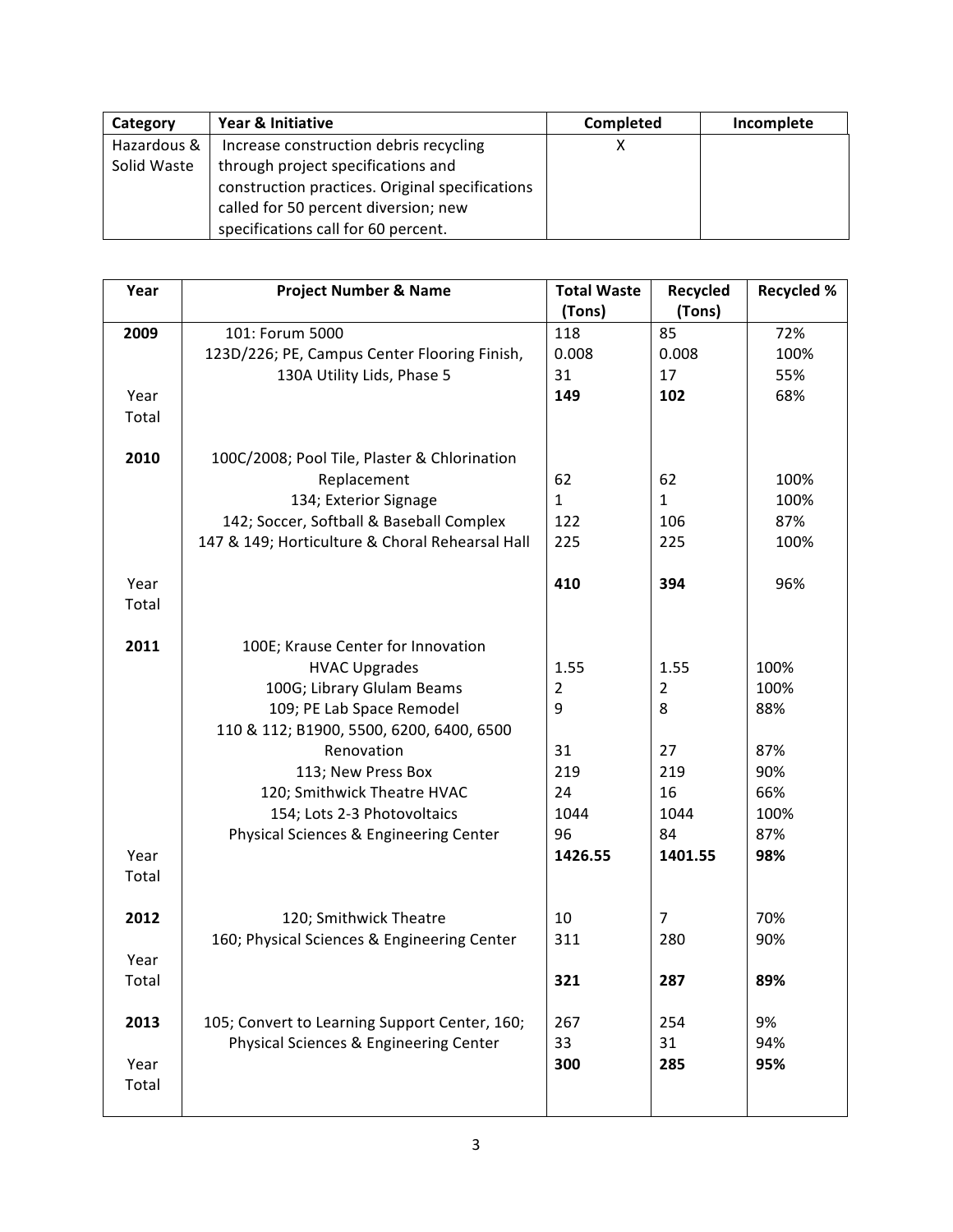| 2014  | 105; Convert to Learning Support Center       | 76     | 70     | 92%    |
|-------|-----------------------------------------------|--------|--------|--------|
| Year  | 801; Education Center- Demo Phase             | 17344  | 13925  | 80%    |
| Total |                                               | 17420  | 13995  | 80%    |
|       |                                               |        |        |        |
| 2015  |                                               |        |        |        |
|       | 801; Education Center                         | 81.29  | 63.41  | 78%    |
|       | Library                                       | 73.72  | 53.71  | 72.85% |
|       | 105; B3600 Convert to Learning Support Center |        |        |        |
|       | B5400 Roofing                                 |        |        |        |
|       | Pool Supply Room                              |        |        |        |
|       | Parking & Circulation                         |        |        |        |
|       | Fire Alarm Phase III Project, Gas Meter       |        |        |        |
|       | Relocation, Sewer Lining Project, Lot 1 Stair |        |        |        |
|       | Replacement, Loop Road Resurfacing            |        |        |        |
| Year  |                                               | 155.01 | 117.11 | 75.55% |
| Total |                                               |        |        |        |
|       |                                               |        |        |        |
| 2016  | 801; Education Center                         | 228.99 | 178.61 | 78.00% |
|       | Library                                       | 3.27   | 2.38   | 72.85% |
| Year  |                                               | 232.26 | 180.99 | 77.93% |
| Total |                                               |        |        |        |
|       |                                               |        |        |        |

Source – M. Hohl, Project Executive, Gilbane Building Company

| Category    | Year & Initiative                              | Completed | Incomplete |
|-------------|------------------------------------------------|-----------|------------|
| Hazardous & | Confidential Paper: Foothill and District      | х         |            |
| Solid Waste | employ outside service to shred and recycle    |           |            |
|             | paper. The sustainability committee            |           |            |
|             | recommends a study group be formed to          |           |            |
|             | evaluate how much of this activity is used on  |           |            |
|             | our campus, what are various vendor rates,     |           |            |
|             | and is the shredded material used              |           |            |
|             | sustainably. Documents are taken to a local    |           |            |
|             | facility. Paper is sorted by color. After      |           |            |
|             | documents are shredded, they are processed     |           |            |
|             | into bales, which are then sent for further    |           |            |
|             | recycling into new paper products. The entire  |           |            |
|             | process is sustainable with very little waste. |           |            |

| Year  | Company                 | <b>Totals</b> |
|-------|-------------------------|---------------|
| 2010  | Shred-It                | \$779.95      |
|       | <b>United Shredding</b> | \$920.00      |
| Total |                         | \$1,699.95    |
|       |                         |               |
| 2011  | Shred-It                | \$1276.69     |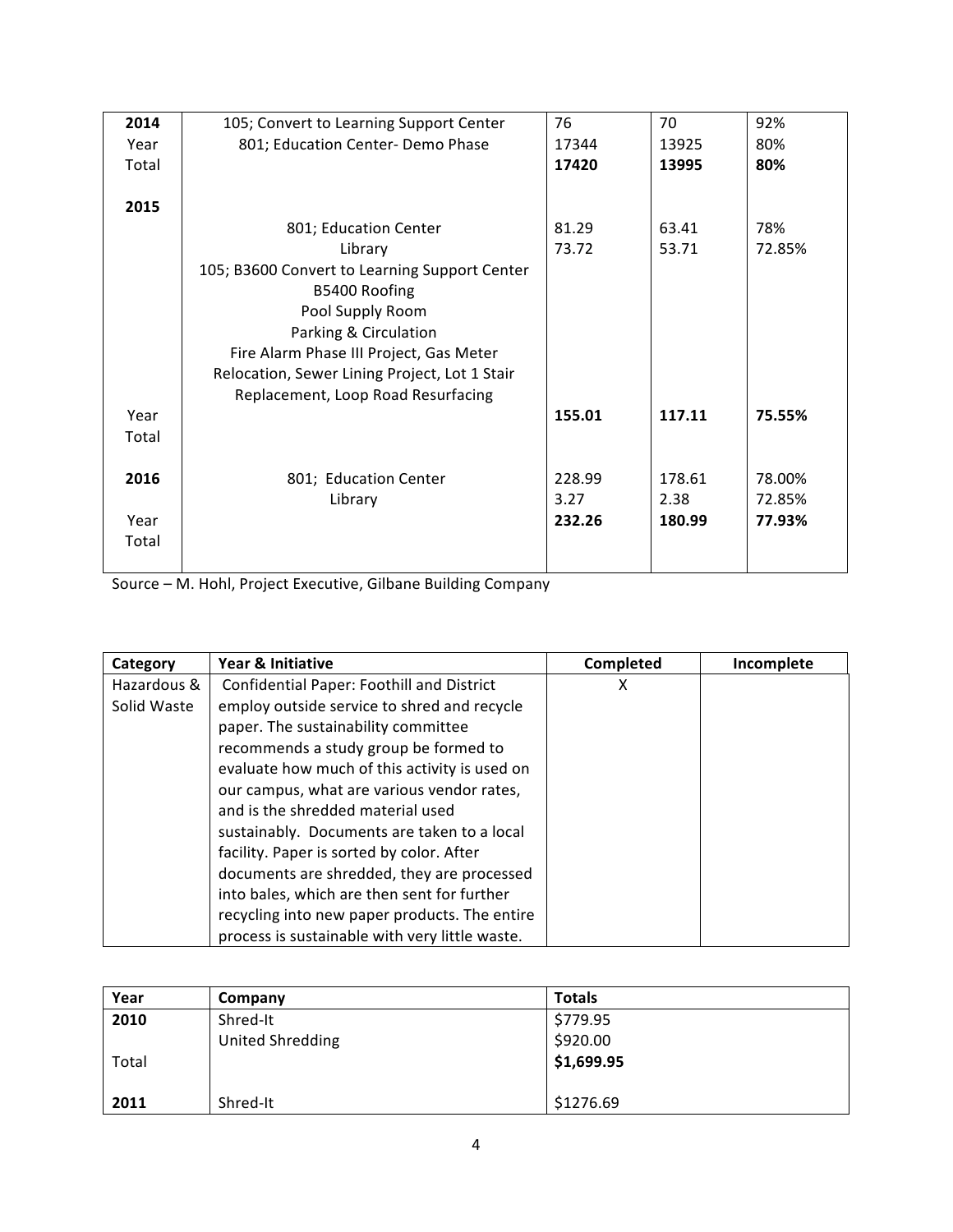|       | <b>United Shredding</b> | \$1144.00   |
|-------|-------------------------|-------------|
| Total |                         | \$2,420.69  |
|       |                         |             |
| 2012  | Shred-It                | \$1875.53   |
| Total |                         | \$1,875.53  |
|       |                         |             |
| 2013  | Shred-It                | \$2495.76   |
|       | Shred Ex                | \$150.00    |
|       | Sure Shred              | \$304.00    |
| Total |                         | \$2,949.76  |
|       |                         |             |
| 2014  | Shred-It                | \$2788.12   |
|       | Shred Ex                | \$360.00    |
|       | Sure Shred              | \$608.00    |
| Total |                         | \$3,756.12  |
|       |                         |             |
| 2015  | Shred It                | \$4875.95   |
|       | SureShred - \$836       | \$836.00    |
| Total |                         | \$5,711.95  |
|       |                         |             |
| 2016  | SureShred               | \$10650.40  |
|       | Shred It                | \$850.00    |
| Total |                         | \$11,500.40 |

"Recycled" paper increases each year. Source – Foothill-De Anza Central Services Buyer John Pham.

| Category    | Year & Initiative                               | Completed | Incomplete |
|-------------|-------------------------------------------------|-----------|------------|
| Hazardous & | Yard Waste Composting: Placed in separate       |           |            |
| Solid Waste | dumpsters when not mulched into ground or       | x         |            |
|             | spread onto hillsides. Mowers are all           |           |            |
|             | mulching mowers. The sustainability             |           |            |
|             | committee will look into this program further   |           |            |
|             | to define the sustainable efforts associated    |           |            |
|             | with it. The district will be encouraged to set |           |            |
|             | up a composting program in coordination         |           |            |
|             | with the organic garden in Lot 3.               |           |            |
|             |                                                 |           |            |
|             | 2015 Recology Garbage Company manages           | x         |            |
|             | all pickup of green waste and provides mulch    |           |            |
|             | for use on campus, upon request.                |           |            |
| Hazardous & | Printed Course Catalogs: Each year, there are   | X         |            |
| Solid Waste | unused catalogs that are discarded into         |           |            |
|             | garbage cans. Currently, the catalogs are       |           |            |
|             | recycled. However, unused catalogs equal        |           |            |
|             | hundreds of pounds of wasted paper, ink         |           |            |
|             | labor, and GHG for delivery and removal.        |           |            |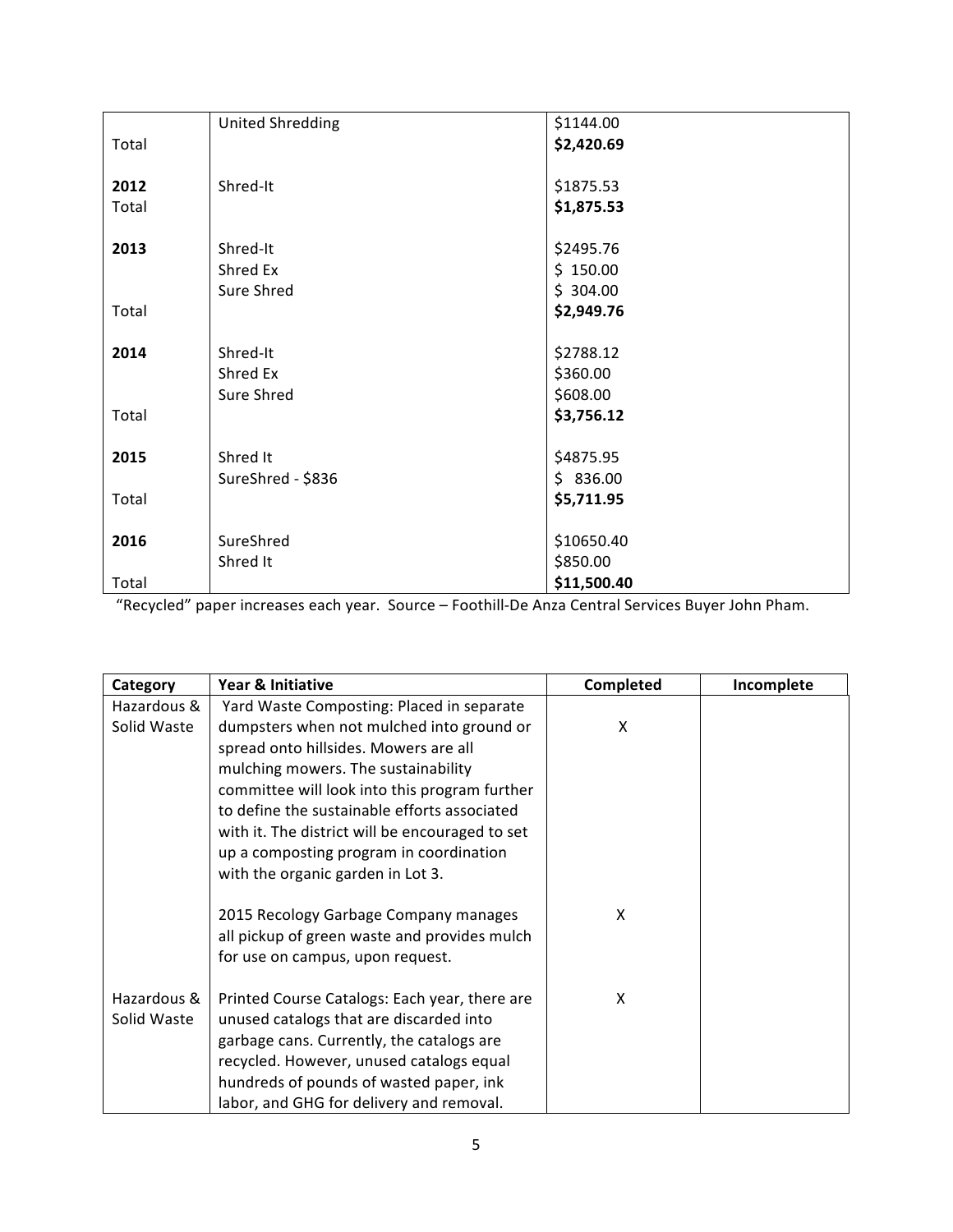| Abandoning printed catalogs by 2016-2017.       |  |
|-------------------------------------------------|--|
| The colleges' marketing and communications      |  |
| office anticipates publishing online version of |  |
| the course catalog.                             |  |

| Year      | <b>Quantity of Catalogs Printed</b> | $+$ or - $%$ |
|-----------|-------------------------------------|--------------|
| 2012-2013 | 1,700                               |              |
| 2013-2014 | 2,000                               | +18%         |
| 2014-2015 | 2,000                               | $+18%$       |
| 2015-2016 | 1,000 Goal which was met!           | -50%         |
|           |                                     |              |

Source"– A."Hanstein,"Foothill"Marketing"and"Public"Relations"Director

| Category    | Year & Initiative                              | Completed | Incomplete |
|-------------|------------------------------------------------|-----------|------------|
| Hazardous & | Food Grease: Recycled by Sequential Oils,      | X         |            |
| Solid Waste | (acquired Salinas Tallow). The Sustainability  |           |            |
|             | committee will look into this program to       |           |            |
|             | define the sustainable efforts associated with |           |            |
|             | it.                                            |           |            |
|             | The tallow is recycled into biofuel. Every     | X         |            |
|             | three to four weeks, approximately a 50        |           |            |
|             | gallon drum is picked up from the campus.      |           |            |
|             | This equates to 750 gallons per year x 5 years |           |            |
|             | -3,750 gallons. The campus is paid 35 cents    |           |            |
|             | per gallon resulting in \$1,312.50 which goes  |           |            |
|             | to a student services budget.                  |           |            |
|             | 2015 - Total gallons recycled: 340 gallons.    | X         |            |
|             | The old vendor was acquired by a new           |           |            |
|             | company. Foothill is not being paid anything   |           |            |
|             | from this vendor. We must have 60 gallons of   |           |            |
|             | oil when they come for pickup; otherwise it    |           |            |
|             | costs the company money. Foothill averages     |           |            |
|             | 41 gallons per month.                          |           |            |
|             | Source - Sequential Oils - Zack Williams.      | X         |            |
| Hazardous & | Inkjet/Laser/Copier Toner Cartridges: The      |           |            |
| Solid Waste | district has a recycling center through Office |           |            |
|             | Depot, which picks up recyclable items at the  |           |            |
|             | same time a delivery is made. These items      |           |            |
|             | net Foothill a few cents for each cartridge.   |           |            |
|             | Additionally, Foothill College has been        |           |            |
|             | sending used cartridges that meet the          |           |            |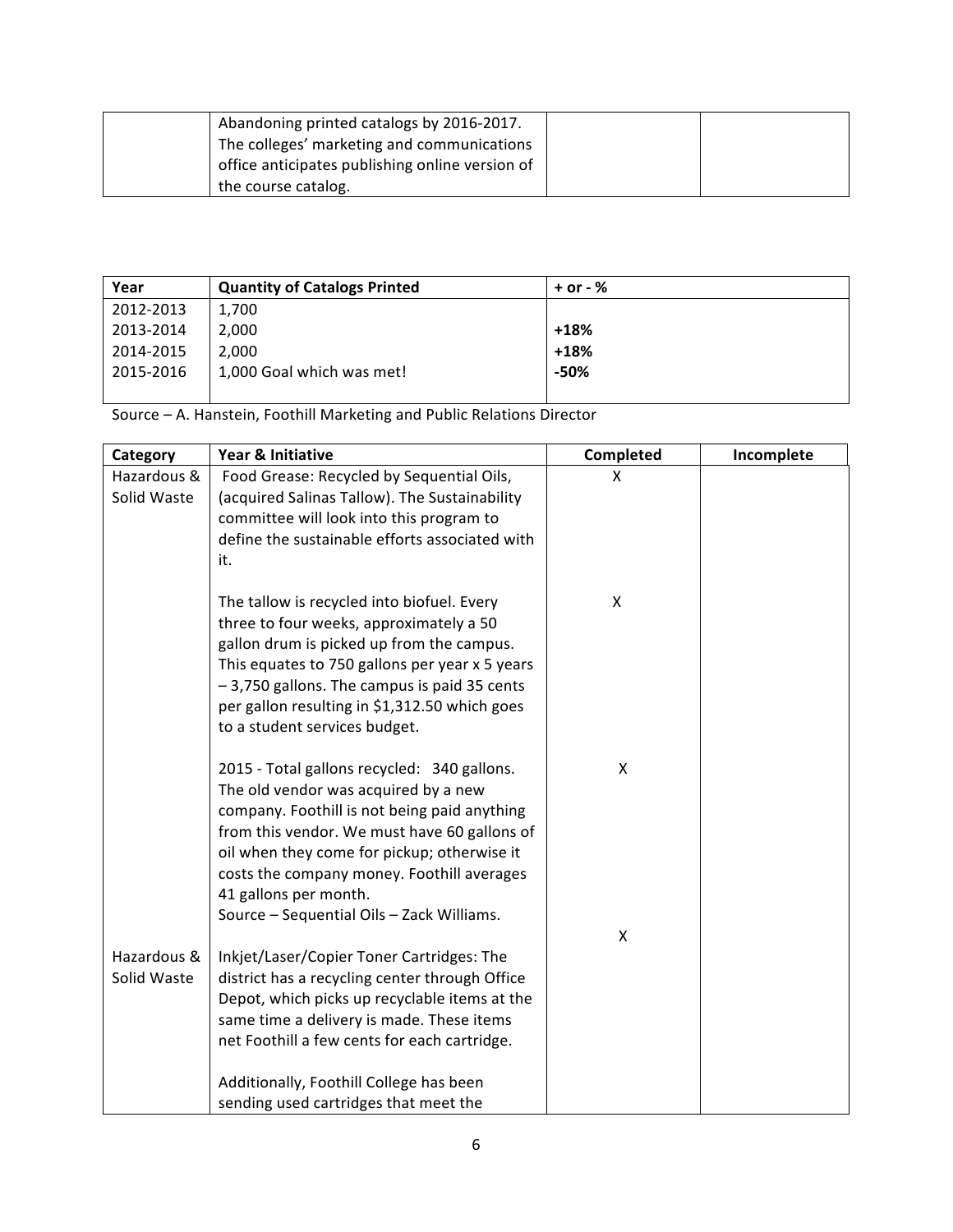| requested criteria to an online company. The<br>recycling activity has a value of the following |  |
|-------------------------------------------------------------------------------------------------|--|
| cartridges.                                                                                     |  |
| 2014 \$333.00                                                                                   |  |
| 2015 \$75.00                                                                                    |  |
| 2016 \$151.40                                                                                   |  |
| This funding is deposited to the Foundation                                                     |  |
| Bike Path account, to augment bicycle riders                                                    |  |
| through better paths, additional bike racks,                                                    |  |
| etc. The reimbursement amount could go                                                          |  |
| down in the future due to proposed managed                                                      |  |
| print services.                                                                                 |  |

| Category                   | Year & Initiative                                                                   | Completed | Incomplete         |
|----------------------------|-------------------------------------------------------------------------------------|-----------|--------------------|
| Transportati<br>on, Energy | Baseline for transportation and energy use.<br>1. Accurately track & analyze energy |           | X                  |
| Conservatio                | use intensity.                                                                      |           |                    |
| n & CO2                    | This will be a recommendation for the new                                           |           |                    |
| Reduction                  | Energy Manager, which will require effort to                                        |           |                    |
|                            | link our on-site generation data with our                                           |           |                    |
|                            | utility demand data.                                                                |           |                    |
|                            | Work with students to better track<br>2.                                            |           | X                  |
|                            | transportation. This activity is                                                    |           |                    |
|                            | scheduled for spring 2017.                                                          |           |                    |
| Transportati               | Interactive educational kiosk on campus for                                         |           |                    |
| on, Energy                 | photovoltaic results to display real-time                                           |           |                    |
| Conservatio                | performance of the solar system.                                                    |           |                    |
| n & CO2                    |                                                                                     |           |                    |
| Reduction                  | Dashboards that monitor building<br>1.<br>utilities were designed as part of a      |           | Χ                  |
|                            | science-on-display activity at the new                                              |           |                    |
|                            | Physical Sciences & Engineering                                                     |           |                    |
|                            | Center, completed December 2013.                                                    |           |                    |
|                            | However, it was not implemented by                                                  |           |                    |
|                            | the builder or the district. A Foothill                                             |           |                    |
|                            | faculty member ordered Fluke Power                                                  |           |                    |
|                            | Loggers to record data.                                                             |           |                    |
|                            | Upon consideration, this will be part<br>2.                                         |           | Χ                  |
|                            | of a different energy management                                                    |           |                    |
|                            | function.                                                                           |           |                    |
|                            |                                                                                     |           |                    |
| Transportati<br>on, Energy | Energy audits completed for all campus<br>buildings and deficiencies identified for |           | $\pmb{\mathsf{X}}$ |
| Conservatio                | correction.                                                                         |           |                    |
|                            |                                                                                     |           |                    |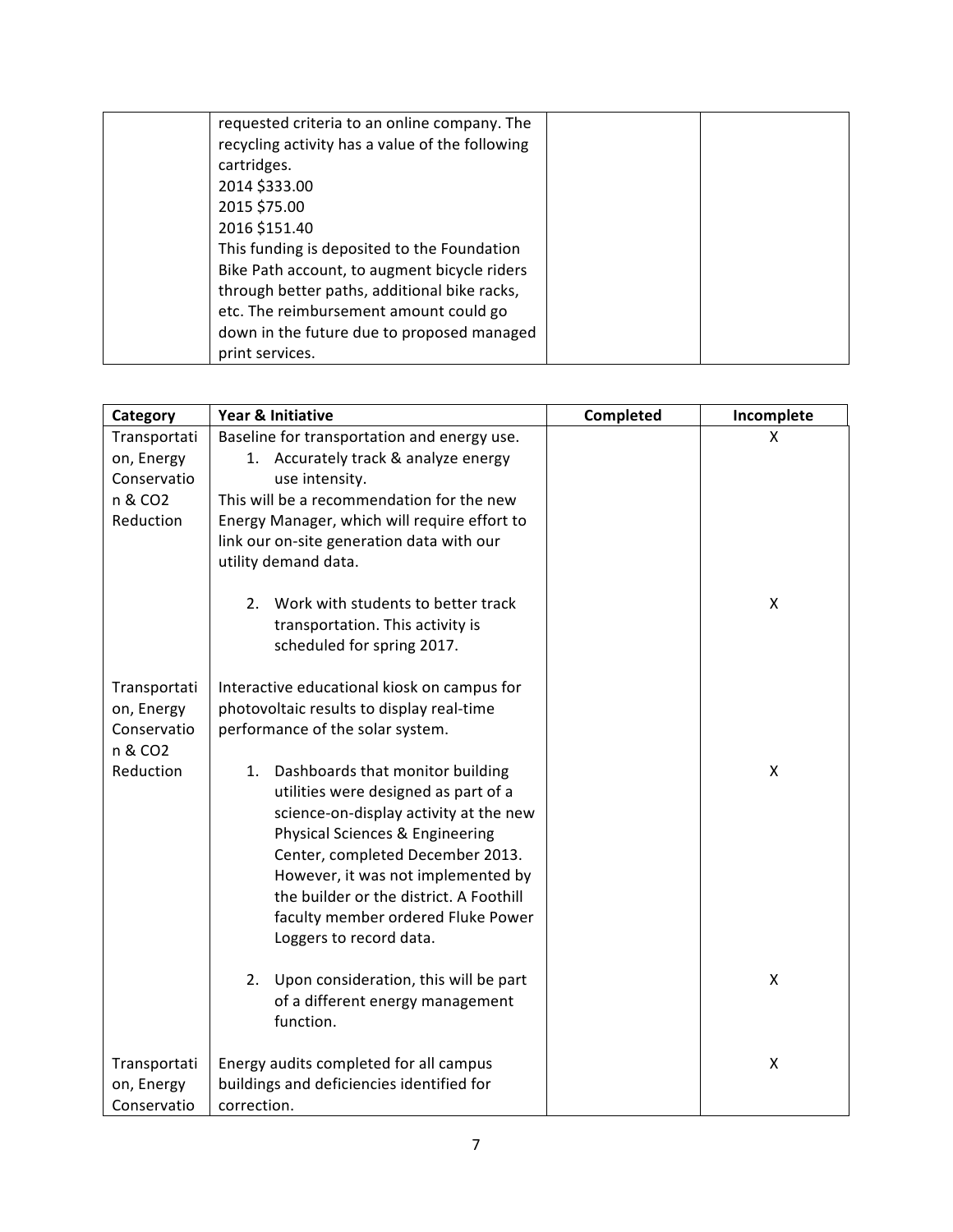| n & CO2                                                           |                                                                                                                                                                                                                                                                                                                                                                                                                                                                                                                                                                                                                                                                                                      |   |   |
|-------------------------------------------------------------------|------------------------------------------------------------------------------------------------------------------------------------------------------------------------------------------------------------------------------------------------------------------------------------------------------------------------------------------------------------------------------------------------------------------------------------------------------------------------------------------------------------------------------------------------------------------------------------------------------------------------------------------------------------------------------------------------------|---|---|
| Reduction                                                         |                                                                                                                                                                                                                                                                                                                                                                                                                                                                                                                                                                                                                                                                                                      |   |   |
| Transportati<br>on, Energy<br>Conservatio<br>n & CO2<br>Reduction | 1MKw Challenge – As part of the challenge, a<br>grant was awarded to Foothill. The goal was<br>to reduce Foothill power consumption by 5<br>percent through student participation. The<br>end goal is to have students apply what they<br>learn on campus, at home and in their<br>communities. Grand funds were used to<br>purchase the Gridium software system<br>(\$5,000). The software has been helpful in<br>reviewing campus energy trends, Mondays<br>through Sundays. The software displays<br>Foothill energy loads every 15 minutes, as<br>well as, campus base load and our highs and<br>lows.                                                                                           |   |   |
|                                                                   | 2015 The Gridium system was purchased and                                                                                                                                                                                                                                                                                                                                                                                                                                                                                                                                                                                                                                                            | X |   |
|                                                                   | all three campuses are linked.                                                                                                                                                                                                                                                                                                                                                                                                                                                                                                                                                                                                                                                                       |   |   |
| Transportati<br>on, Energy<br>Conservatio<br>n & CO2<br>Reduction | 2015 Fluke loggers - The college is developing<br>a Request For Information to inform a<br>specification for an energy management<br>information system, which will part of a<br>future bond measure.                                                                                                                                                                                                                                                                                                                                                                                                                                                                                                |   | X |
| Transportati<br>on, Energy<br>Conservatio<br>n & CO2<br>Reduction | Smart Office Technology - Retrofitting<br>classrooms with smart technology began in<br>2007, which included integrated wireless<br>networking, and projector and audio/video<br>capture technology in conference room and<br>meeting areas. The goal was twofold; capture<br>meetings/presentations for later playback<br>and facilitate participation by a broader<br>audience through real-time teleconference<br>capabilities. This allows staff to telecommute,<br>reducing GHG emissions. Foothill will explore<br>purchasing energy that combines lower-<br>carbon content through an enhanced<br>renewable energy portfolio with a remote<br>renewable energy provider and carbon<br>offsets. |   |   |
|                                                                   |                                                                                                                                                                                                                                                                                                                                                                                                                                                                                                                                                                                                                                                                                                      | X |   |
|                                                                   | 2015 All renovations are completed, and all<br>such measures are done.                                                                                                                                                                                                                                                                                                                                                                                                                                                                                                                                                                                                                               |   |   |
| Transportati                                                      | Invest in Carbon Offsets: Foothill will work                                                                                                                                                                                                                                                                                                                                                                                                                                                                                                                                                                                                                                                         | X |   |
|                                                                   |                                                                                                                                                                                                                                                                                                                                                                                                                                                                                                                                                                                                                                                                                                      |   |   |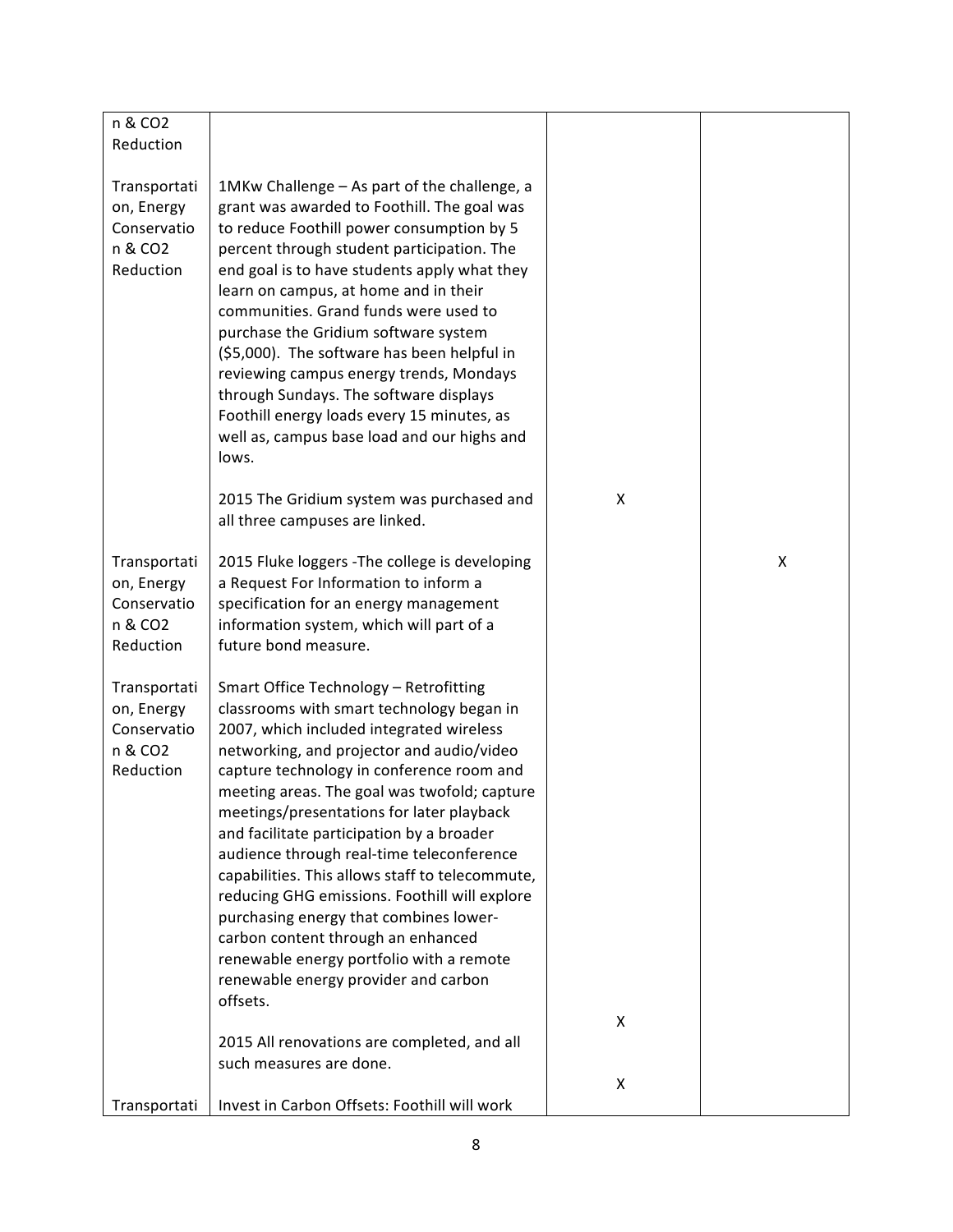| on, Energy          | with PG&E to develop a plan to offset our          |   |
|---------------------|----------------------------------------------------|---|
| Conservatio         | delivered electricity regardless of contract       |   |
| n & CO <sub>2</sub> | source. Our intention is to evaluate Climate       |   |
| Reduction           | Smart offsets as part of a bundled energy          |   |
|                     | solution, which may include lower-carbon           |   |
|                     | content. Given the size of the California          |   |
|                     | Community Colleges system and service              |   |
|                     | territory of PG&E, a combination of California     |   |
|                     | offsets (carbon-sequestering projects              |   |
|                     | maintained in California) and renewable            |   |
|                     | energy (RE) added to California's installed        |   |
|                     | base, purchased as a renewable energy credit       |   |
|                     | might be the most affordable and cost-             |   |
|                     | effective way for colleges and universities to     |   |
|                     | offset GHGs in a protracted and restricted-        |   |
|                     | budget environment.                                |   |
|                     |                                                    |   |
| Transportati        | In 20110 Foothill College brought an               |   |
| on, Energy          | additional 1 MW of solar PV into production,       |   |
| Conservatio         | which now produces nearly 1.7 M kWh of             |   |
| n & CO <sub>2</sub> | electricity a year, offsetting the largest part of |   |
| Reduction           | our afternoon demand curve and reducing            |   |
|                     | our GHG emissions by nearly 1,00 tons              |   |
|                     | annually. Together all three solar PV array        |   |
|                     | locations (100KW, 440KW, and 1 MW)                 |   |
|                     | produce nearly 2.5 M kWh of emission free          |   |
|                     | electricity, reducing fossil fuel generated        |   |
|                     | electricity by 30% of our total annual             |   |
|                     | demand, and saving the College \$300K in           |   |
|                     | annual electrical costs. The solar PV also         |   |
|                     | provides a learning opportunity for our            |   |
|                     | students to study distributed generation           |   |
|                     | energy systems. The solar PV is also the           |   |
|                     | foundation for more complex energy                 |   |
|                     | management systems. Foothill College is also       |   |
|                     | recognized as a leader in deploying energy         |   |
|                     | technology, and has attracted the interest of      |   |
|                     | the surrounding technology community for           |   |
|                     | collaboration and partnering in forward            |   |
|                     | looking energy projects.                           |   |
|                     |                                                    |   |
|                     | 2015 The District has attempted through the        | X |
|                     | past year to hire an energy manager, without       |   |
|                     | success. This full-time position is critical to    |   |
|                     | meet the above initiatives as these are driven     |   |
|                     | by the District and not Foothill College.          |   |
|                     | However, we feel it is important to monitor        |   |
|                     | progress through this report.                      |   |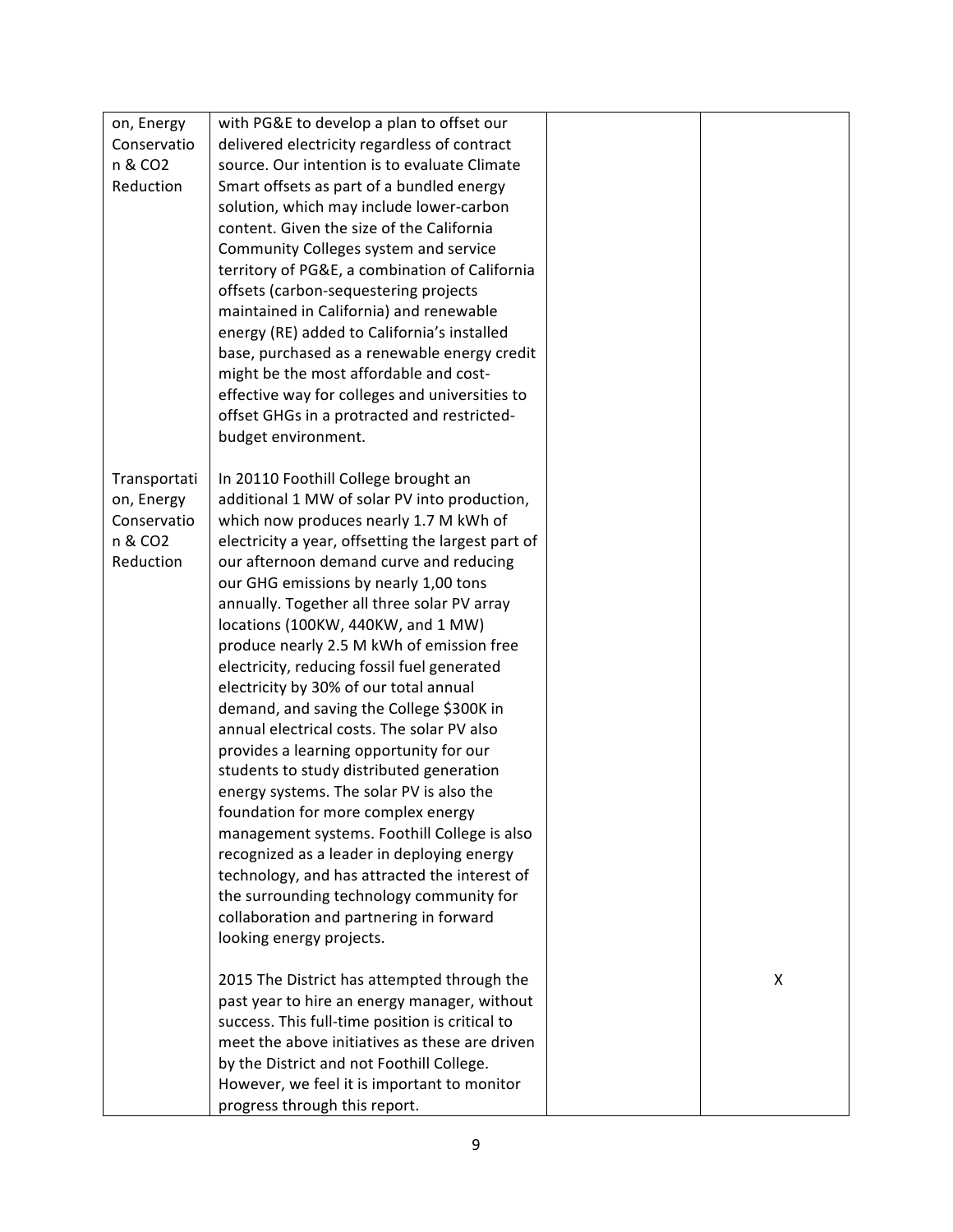| 2015 The district is looking at opportunities |  |
|-----------------------------------------------|--|
| for advanced energy systems, and requires     |  |
| technical expertise in creating the technical |  |
| specification. This will be a recommendation  |  |
| for capital investments the next bond         |  |
| measure.                                      |  |

| Category    | Year & Initiative                              | Completed | Incomplete |
|-------------|------------------------------------------------|-----------|------------|
| Water-Use   | Campus water features will be reduced          |           | X          |
| reduction & | through the Measure C Site Improvement         |           |            |
| Control     | Project. Two of the existing decorative        |           |            |
|             | fountains (located in the Library Quad and     |           |            |
|             | adjacent to Room 1501) will be renovated       |           |            |
|             | and the third (located in the Administration   |           |            |
|             | Building patio) will be converted to a planter |           |            |
|             | that features drought-tolerant plants. Design  |           |            |
|             | and drawings are being developed by            |           |            |
|             | grounds personnel for the planter.             |           |            |
|             | 2015 - California's drought forced a number    | X         |            |
|             | of emergency measures. Grass and               |           |            |
|             | landscaping was no longer watered, old trees   |           |            |
|             | were removed, planted drought tolerant-        |           |            |
|             | native plants and all leaks were repaired.     |           |            |
| Water-Use   | Water Use reduction - When compared to         | X         |            |
| reduction & | 2013 levels, consumption in 2015 reflects a    |           |            |
| Control     | 70% reduction. When compared to 2014, it is    |           |            |
|             | a 62% reduction. The state government          |           |            |
|             | mandated a 20% reduction. This is due to       |           |            |
|             | repair of water line leaks, and a reduction in |           |            |
|             | irrigation. The campus employed "Brown is      |           |            |
|             | the new green" signs to educate the campus     |           |            |
|             | community.                                     |           |            |
|             | (See next photo next page.)                    |           |            |
| Water-Use   | Each spring, the grounds department will add   | X         |            |
| reduction & | 3-5 inches of mulch in planting beds to        |           |            |
| Control     | minimize irrigation evaporation.               |           |            |
|             | 2015 - Some locations were mulched, many       |           |            |
|             | were not. Mulch is delivered by the garbage    |           |            |
|             | company at the campus request. This is an      |           |            |
|             | ongoing process as California's water supply   |           |            |
|             | is uncertain and manpower is short.            |           |            |
| Water-Use   | 2015 - Restroom fixtures were replaced with    | X         |            |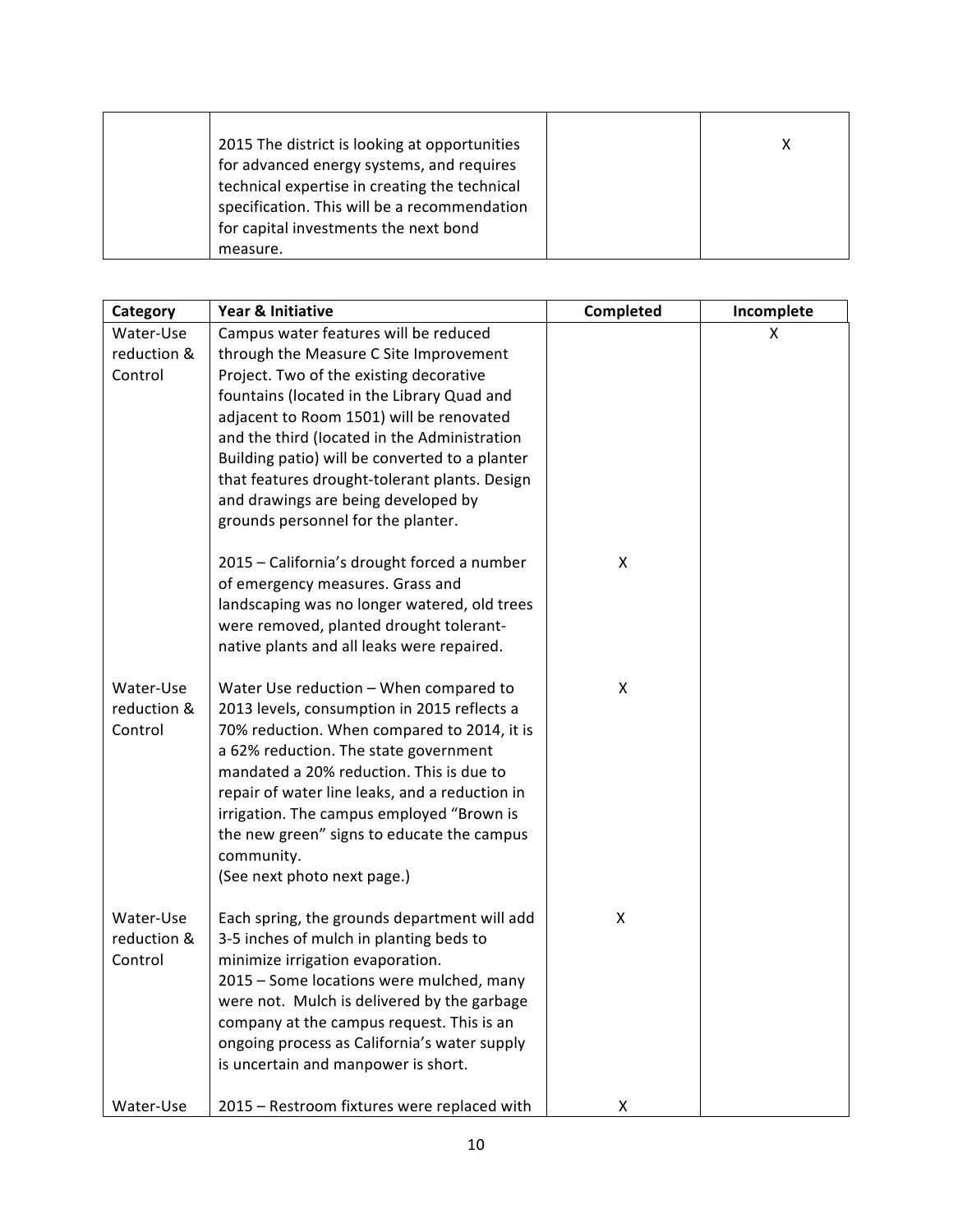|         | reduction $\&\,$   low-flow types and noted below. |  |
|---------|----------------------------------------------------|--|
| Control |                                                    |  |
|         |                                                    |  |

| <b>Building</b> | Location                 | # of Toilets | # of Urinals   | <b>Completion Date</b> |
|-----------------|--------------------------|--------------|----------------|------------------------|
| D160            |                          | 6            | 0              | April 1, 2016          |
| D100            |                          | 3            | 0              | April 1, 2016          |
| 1000            | Downstairs (lower level) | 4            | $\mathbf{1}$   | April 1, 2016          |
| 2800            | Men's Room               | 7            | 10             | April 1, 2016          |
| 2800            | Women's Room             | 12           | 0              | April 1, 2016          |
| 2800            | Pool Deck                | 3            | $\overline{2}$ | April 1, 2016          |
| 3000            |                          | 6            | $\overline{2}$ | April 1, 2016          |
| 3500            |                          | 8            | 4              | April 1, 2016          |
| 3600            |                          | 3            | 1              | April 1, 2016          |
| 4000            |                          | 10           | 3              | April 1, 2016          |
| 4100            |                          | 6            | 2              | April 1, 2016          |
| 5200            |                          | 6            | $\overline{2}$ | April 1, 2016          |
| 5900            |                          | 6            | 2              | April 1, 2016          |
| 5900            | Staff                    | 6            | 3              | April 1, 2016          |
| 6000            |                          | 8            | 4              | April 1, 2016          |
| 6200            |                          | 1            | 0              | April 1, 2016          |
| <b>Total</b>    |                          | 95           | 36             |                        |

Replacement of fixtures contributed to the 50% overall water savings on the campus. Source – S. Kitchen, Executive Director, Facilities, Operations & Construction Management

| Category   | Year & Initiative                                              | Completed | Incomplete |
|------------|----------------------------------------------------------------|-----------|------------|
| Green      | Review process and procedures annually.                        |           |            |
| Procuremen | Completed in 2014.                                             |           |            |
|            |                                                                |           |            |
|            | 2015 On-going priority which requires the<br>correct staffing. |           |            |

| Category        | Year & Initiative                                                                                                                                                                                                                | Completed | Incomplete |
|-----------------|----------------------------------------------------------------------------------------------------------------------------------------------------------------------------------------------------------------------------------|-----------|------------|
| Green           | Foothill will install occupancy sensors in all                                                                                                                                                                                   |           |            |
| <b>Building</b> | new and renovated buildings to meet Title 24<br>requirement. The sustainability committee<br>will be tasked with identifying existing rooms<br>without the sensors and a plan will be<br>developed with district plant services. |           |            |
|                 | 2015 New buildings do have occupancy                                                                                                                                                                                             |           | х          |